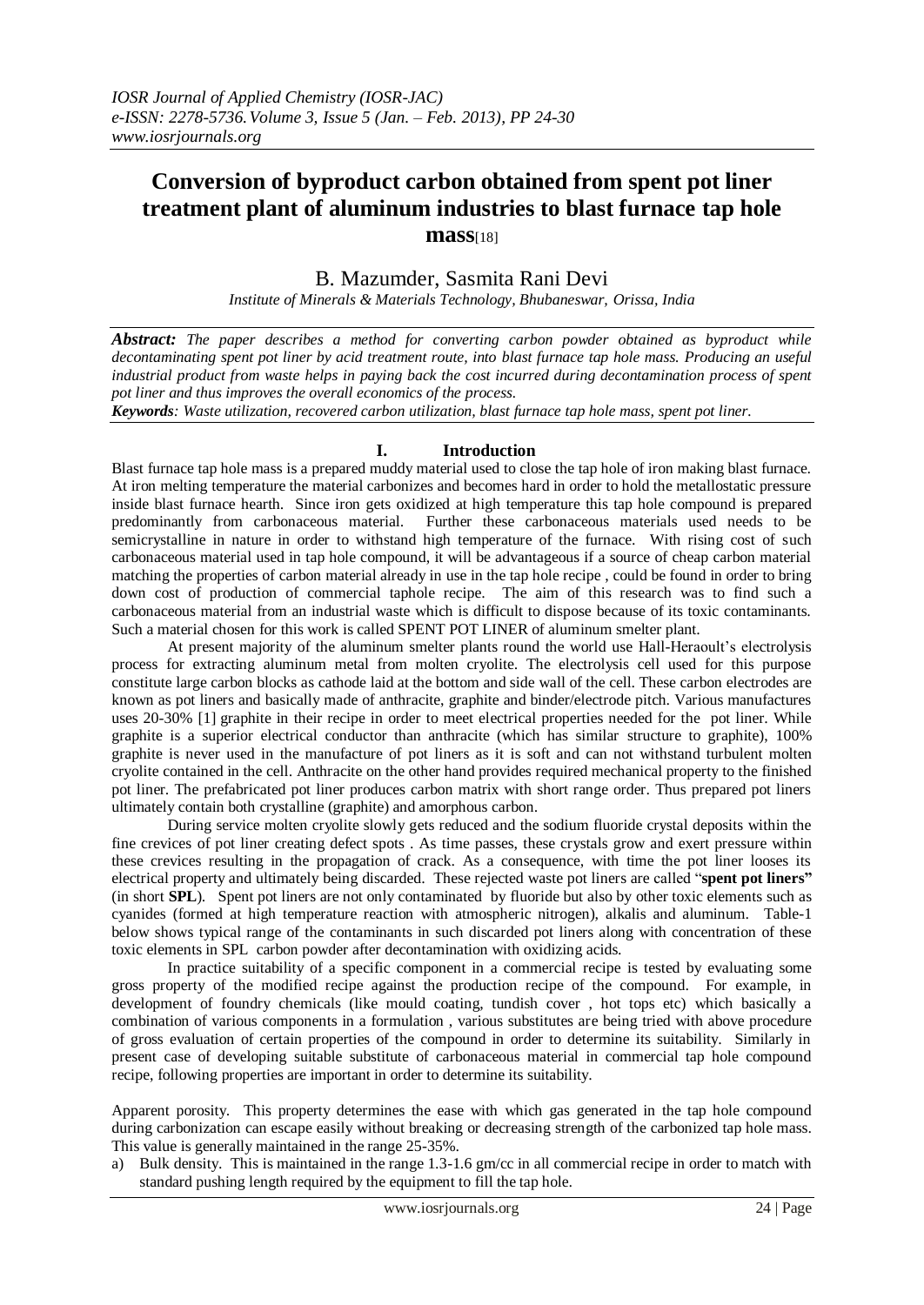- b) Permanent Linear Shrinkage. This value is restricted within the narrow range of 0-2.5% in order to guarantee adhesion of the tap hole compound to brick lining and also not to crumple during carbonization.
- c) Cold crushing strength. This value is maintained over a broad range of 40-160 kg/cm<sup>2</sup> in order to allow the carbonized tap hole compound withstand metallostatic pressure in the furnace while it is soft enough to be drilled out after the campaign is over by standard equipments.

**Table- 1:** Typical contaminants in SPL and their concentration after chemical treatment with oxidizing acids.

| Contaminants in untreated SPL | Contaminants in treated SPL |
|-------------------------------|-----------------------------|
| $Fluoride - 6-9\%$            | Fluoride 140-170 ppm        |
| Aluminum - $1-2\%$            | Aluminum 10-15 ppm          |
| Cyanide - 0.2-0.4%            | Cyanide $0.1$ to 0.2 ppm    |
| Alkali - 7-9%                 | $0.5 - 0.7\%$<br>Alkali     |

Because of the presence of these toxic elements in large quantities, disposal of spent pot liners in open field poses great environmental risk. Moreover, generation of these spent pot liners by aluminum smelter plants on regular basis being very high (NALCO, Angul itself produces 450 tones spent pot liners per month on the averages) safe disposal of such huge quantity of toxic waste material have been a long standing problem with all aluminum smelters round the world. Efforts have been made to decontaminant these SPL by hydrothermal treatment with partial success as only 45% of the contaminants gets washed out by this process. Concentrated alkalis while leaches away most of the contaminants, extent of removal of the contaminants is very low and can not be translated into actual plant practices. Accordingly majority of smelters at present adopts a policy to crush these spent pot liners to fine powder and burn them in a PF-burner. While this process destroys contaminants in the SPL , it emits pollutant gases such as fluorides and not acceptable by present plant practices. As mentioned earlier, preparation of pot liners comprises use of special carbons and recovery of these valuable carbons in terms of its real commercial value outweighs many times than realizing its calorific value alone. Spent pot liner on the other hand can be decontaminated by treatment with various strong oxidizing acids [2-7]. IMMT, Bhubaneswar, India scaled up such a wet process which extracts all the contaminants in SPL in liquid phase and simultaneously recovers its carbon value as a byproduct. Accordingly the process while decontaminates SPL, generates byproduct carbon powder which can be used to make a number of important industrial carbon products [8-18]. Attempts have also been made to utilize the spent pot liner in producing cement from spent pot liner [19]. In such case the spent pot liner is used as a fuel supplement as well as mineralizing agent in cement kiln. In present experiments the SPL derived carbon powder was used to prepare blast furnace tap hole mass an important industrial product which consumes large volume of semicrystalline carbon. Another reason to find possible use of SPL carbon powder in above product was relative cost of the carbon powder obtained as byproduct from SPL treatment plant. Till now no such attempts have been taken to utilize SPL derived carbon powder as full or partial replacement of carbon in blast furnace tap hole recipe. The properties which are essential in developing a blast furnace tap hole compound are:

- a) Flow smoothly when pushed by the clay gun to plug the tap hole.
- b) cure within the tap hole during the plug to tap time but without shrinkage to ensure a tight seal
- c) be drilled in an acceptable time
- d) allow a stable controlled melt stream tap without spray
- e) withstand erosion by iron and slag
- f) form a stable substrate for next plug
- g) Provide a stable and controlled tap hole length. Modern blast furnace work with a tap hole length of 2-3.5 meters.
- h) Should be sufficiently porous after curing in order to allow resultant gases to escape easily.

Accordingly commercial tap hole mass is produced from a mixture of refractory materials including carbon powder bonded by tar or synthetic organic binder Carbon powder used in the production of blast furnace tap hole compounds by various commercial manufacturers generally ranges from 10-35%. In order to be able to withstand high temperature of the blast furnace as well as to be oxidation resistant, semicrystalline carbon and sometime carbides are used for this purpose. Compositions of some tap hole compounds made by various commercial manufactures are show in table-2 below.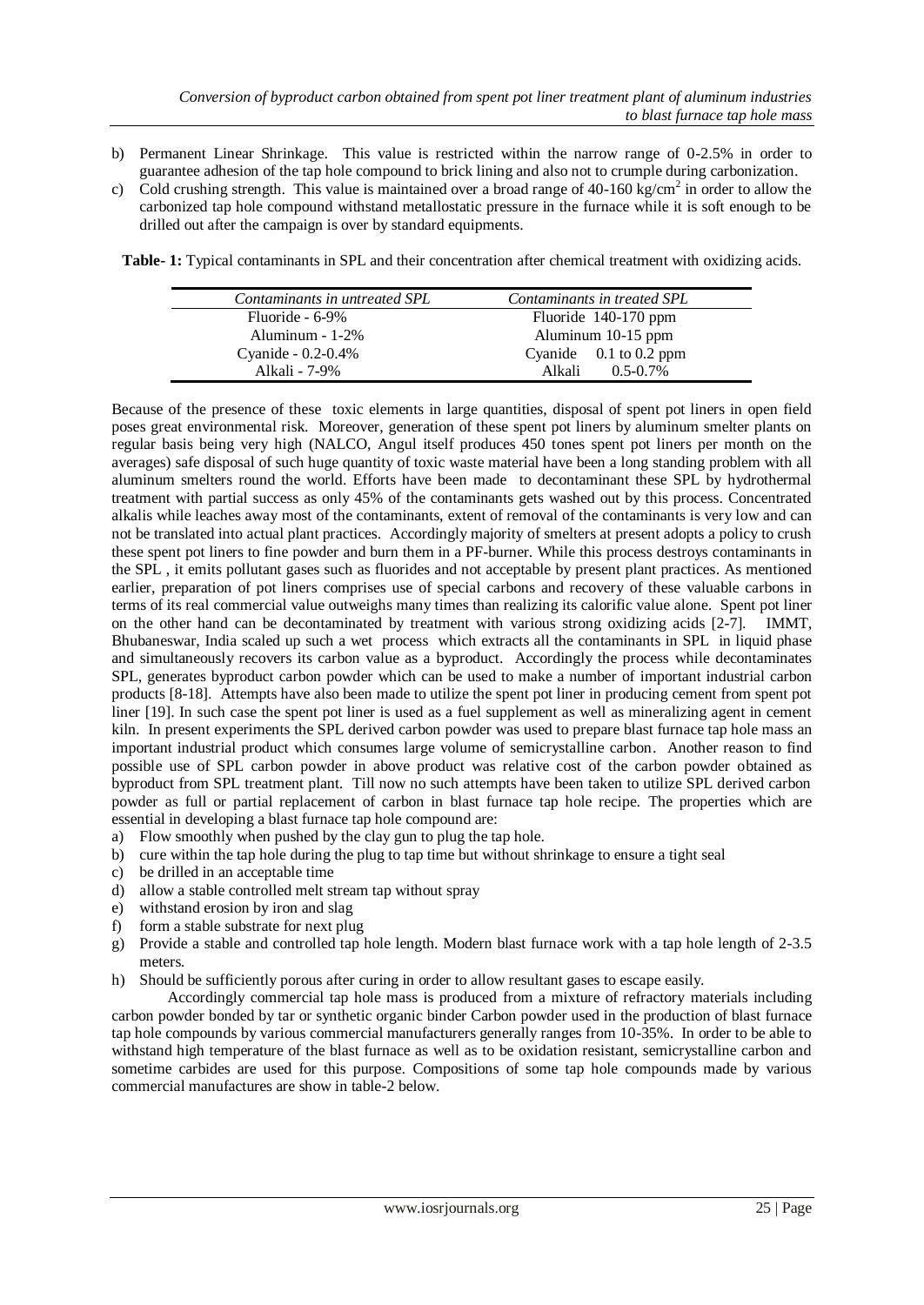| Name of the company                          | Approximate composition of blast furnace tap hole mass |
|----------------------------------------------|--------------------------------------------------------|
|                                              |                                                        |
| Saint-Gobain Ceramic: UK                     |                                                        |
|                                              | Silicon carbide + carbon = $40\%$                      |
|                                              | Silica + Crude Silicon = $15\%$                        |
|                                              | Alumina (Bauxite) = $29%$                              |
|                                              | Binder = $16\%$                                        |
| Nippon Crucubles:                            |                                                        |
|                                              | Refractory aggregates = $60-85\%$                      |
|                                              | Graphite + Silicon Carbide = $5 - 30$ gm               |
|                                              | $Clay = 5-15$ gm                                       |
|                                              | Binder = $15-25$ gm                                    |
|                                              | Organic fiber $= 0.01 - 0.75$ gm                       |
| Riverside refractories (plant of CHZONOW)    |                                                        |
|                                              | Silica = $65\%$ (Grain size = $0-3$ mm)                |
|                                              | Density = $2.2$ gm/cc                                  |
|                                              | Total carbon $= 20\%$                                  |
|                                              | Alumina = $10\%$                                       |
|                                              | Loss of ignition = $10-20\%$                           |
| Cherepovetsk plant (Russia)(Vanchikov, 1065) |                                                        |
|                                              | $Clay = 16.7 %$                                        |
|                                              | Ground coke $=$ 50 %                                   |
|                                              | Coal tar pitch = $16.7\%$                              |
|                                              | Grog powder = $16.6\%$                                 |
| ACC Refractories (Mumbai), India             |                                                        |
|                                              | Alumina $= 7.5\%$                                      |
|                                              | Silica = $90\%$                                        |
|                                              | Iron oxide $= 0.8$ %                                   |
|                                              | Titanium oxide $= 0.5$ %                               |
|                                              | Graphite powder $= 2\%$                                |

**Table-2:** Composition of some commercial tap hole clays

Attempts were made in present experiments to replace the conventional carbon content in tap hole mass recipe with the byproduct carbon powder obtained from SPL treatment plant as mentioned above. The incentive for such replacement comes from the relatively low cost and abundant supply of carbon powder from SPL treatment plant. The other advantage is that sell of these byproduct carbon to other industries will pay back fully or partially the cost incurred in decontaminating SPL in the above treatment plant.

### **II. Experimental**

The spent pot liner derived carbon powder was first characterized through studies involving scanning electron microscopy, differential thermal analysis, x-ray diffraction and ash determination. While ash was found to vary between 5-10% (for handpicked first cut SPL), alumina in ash found to vary 20-52% and silica 42-72%, while loss on ignition (LOI) was 1-2%.

Experiments were designed to study possible application of SPL derived carbon powder in making blast furnace tap hole mass using two separate recipes containing 23% and 26% of SPL derived carbon powder. Suitability of a particular blast furnace tap hole recipe is evaluated by certain standard tests both at room temperature and after curing the compound at high temperature. These properties include apparent porosity, bulk density, permanent linear shrinkage, and cold crushing strength.

Liquid resin binders such as Resol and Novolac are used for preparing the blast furnace tap hole compounds. In this case they were prepared as follows:

Resol : 50 gm phenol is added to 60 ml formalin and 1.06 gm NaOH. The mixture was stirred for about 15 minutes to make it homogeneous and then heated at constant temperature  $(80-90^{\circ} \text{ C})$  till the gas bubbles comes out the heating mixture. The mixture was cooled for 5-10 minutes at room temperature and then stored in an air tight bottle in a freezer.

Novolac : This resin was prepared by adding 50 gm phenol to 32 ml formalin and 5 ml hydrochloric acid (commercial grade). The mixture was stirred for about 15 minutes to make it homogeneous and then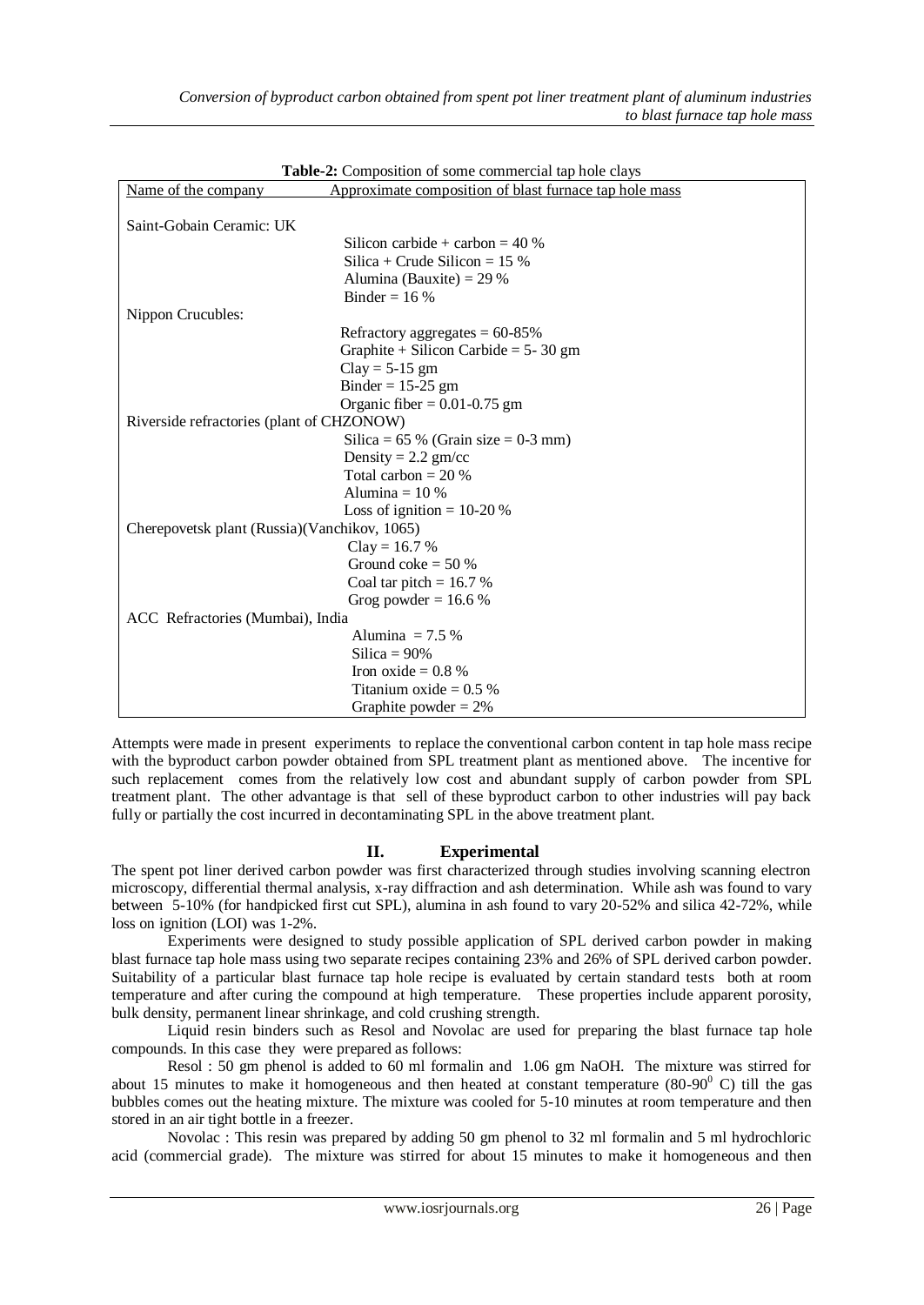heated to constant temperature of 80 -90 $^{0}$  C and hold at this temperature until bubbles starts coming out. It was then cooled for 5-10 minutes at room temperature and then kept in refrigerators until use.

Commercial binders thus prepared do not contain stabilizer and added to the tap hole clay as soon as it is prepared.

Other solids components such as refractories, used in the recipe were prepared as follows. Refractory raw materials such as alumina, silica, silicon carbide, titania, ferric oxide etc were first dried at  $120^{\circ}$ C for 2 hour in an oven and sieved through -100 BS mesh. The dried and sieve mixture was then put into a Muller mixture into which liquid ingredient (like binder) were added with constant stirring. This process continued for about 20 minutes to make a homogeneous clay. Viscosity of the resultant clay was simultaneously fixed by the ratio of liquid to solid mixture in the Muller mixture.

Property of the tap hole mass after high temperature curing was measured first by compacting 100 gm of above clay in an Universal Tensile Machine using steel die and applying a force of 200 kg/cm<sup>2</sup>. The compact thus prepared was put into a steel cylinder and packed with coke and then fired at about  $1000^{\circ}$  C for 2 hours in ambient (atmospheric) pressure of the furnace. The drillabilty, apparent porosity, bulk density, permanent linear shrinkage, and cold crushing strength were determined in order to adjudge its suitability for application as blast furnace tap hole compound

#### **III. Result and discussion:**

Properties of the SPL derived carbon powder as measured in our laboratory, is shown in Table 3 below. X-ray diffraction analysis of the SPL derived carbon powder is shown in Figure-1 while results of Scanning Electron Micrograph is shown in Figure-2 below. Results of differential thermal analysis with above carbon powder is shown in Figure-3. Figure-1 clearly shows that the carbon powder derived from SPL is crystalline in nature because of its clear cut peaks but not as sharp as natural flaky graphite. Thus the carbon powder obtained from SPL treatment is semicrystalline in nature. Crystallinity of the SPL derived carbon powder is further confirmed from Figure-2 which shows clearly disposition of geometrically shaped crystals under scanning electron micrography. Thermal behavior of such powder is exemplified in Figure-3 which compares its rapid oxidation temperature around 600 °C when compared to natural graphite. This high temperature sustainability towards oxidation makes it's a suitable candidate for application in the tap hole compound recipe.

Table – 4 shows the values obtained for above mentioned properties of blast furnace tap hole compositions containing 24% SPL derived carbon powder (composition 1) , while Table-5 shows the same results obtained with composition-2 containing 32% SPL carbon powder.

X-ray diffraction and Scanning Electron Micrography results as mentioned above for SPL derived carbon powder, indicates that these carbon powders are semicrystalline in nature and could be a possible good candidate for use in blast furnace tap hole mass recipe. Semicrystalline nature of carbon powder imparts thermal stability to the carbon powder. Differential thermal analysis when compared with graphite powder indicates high oxidation resistance of the SPL carbon powder at high temperature. These results thus points to possible use of the carbon powder in blast furnace tap hole recipe.

After preparation of the two recipes (composition -1 and composition -2) and curing them at high temperature, properties which are necessary for blast furnace tap hole compound, as mentioned above, were evaluated . Table 4 and 5 shows these results and Table-6 shows the same properties generally found with some commercial tap hole compounds. Comparison of these two tables indicates that SPL derived carbon powder can be used successfully in producing blast furnace tap hole compounds upto at least 30 % replacement level. Increasing SPL carbon content further decreases apparent porosity and increases permanent linear shrinkage beyond acceptable limit. Further increasing SPL carbon content in the recipe calls for increase in resin content to maintain desired cold crushing strength and drillability but at the same time permanent linear shrinkage and apparent porosity goes beyond acceptable limit.

Accordingly it is concluded that carbon powder derived from SPL treatment can be used to replace conventional carbon in commercial blast furnace tap hole mass compositions.

|                            | <b>Table 5.</b> Flopernes of SFL derived carboll powder. |
|----------------------------|----------------------------------------------------------|
| Fixed carbon               | 80% and above (Protocol: IS 3150)                        |
| Ash content                | 6-10% (Protocol: IS 3150)                                |
| Moisture                   | 1.2% average (Protocol: IS 3150)                         |
| Bulk density               | 525.5 gm / lit (Protocol: IS 877/1989)                   |
| Iodine number              | 920 mg/gm (Protocol: ASTM D1510)                         |
| Methylene blue             | 155                                                      |
| Particle size distribution | 0-3mm (plant discharge)                                  |

**Table 3**: Properties of SPL derived carbon powder.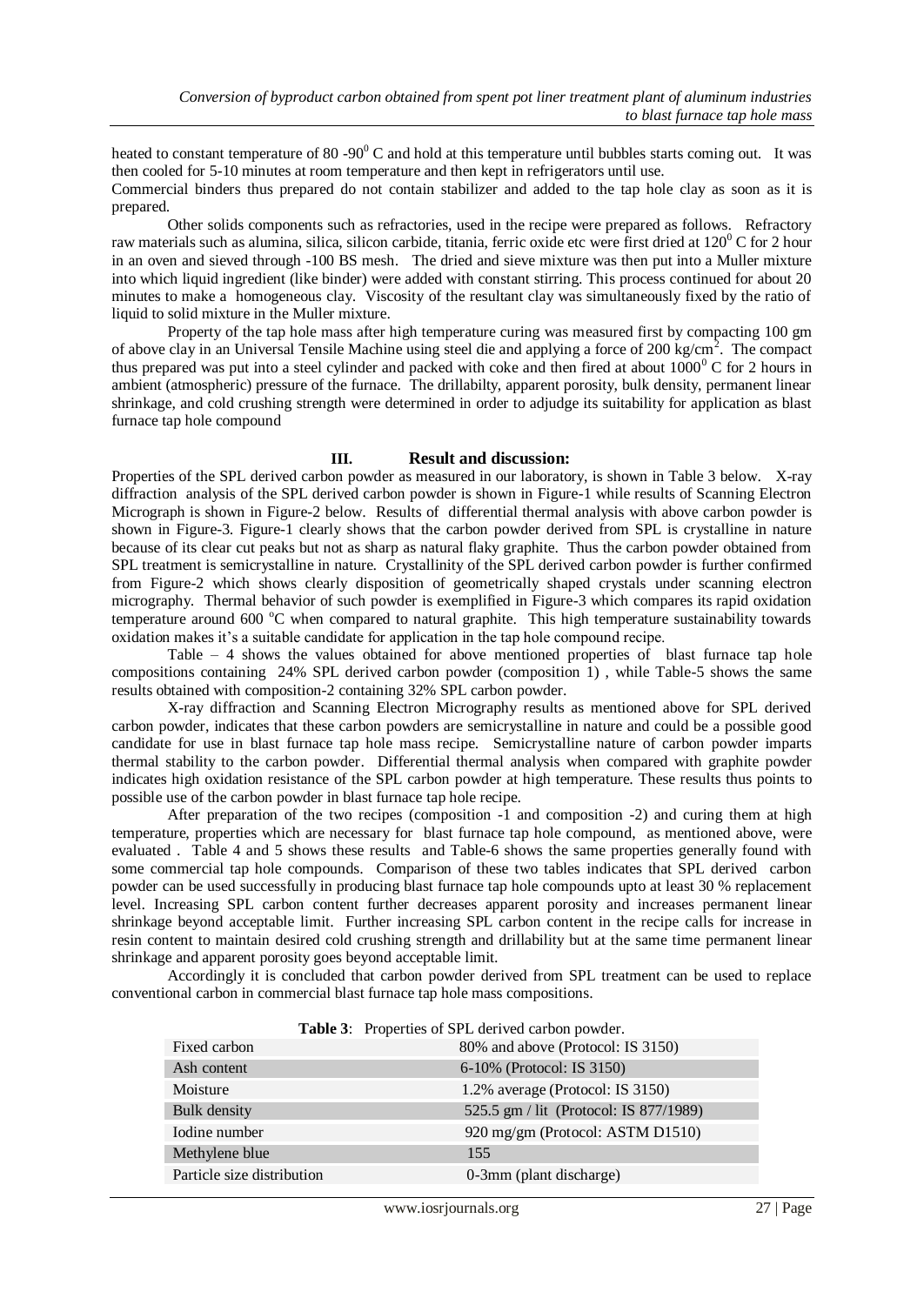

**Figure 1**: X-ray diffraction of SPL derived carbon powder

| Peak list: |  |
|------------|--|
|            |  |

| Pos. $[^{\circ}2Th.]$ | Height [cts] | FWHM $[°2Th.]$ | d-spacing [Å] | Rel. Int. [%] |
|-----------------------|--------------|----------------|---------------|---------------|
| 7.2627                | 137.20       | 0.0472         | 5.61092       | 1.26          |
| 8.9857                | 258.78       | 0.3149         | 4.53663       | 2.37          |
| 10.4520               | 368.48       | 0.1574         | 3.90160       | 3.38          |
| 12.1995               | 10898.34     | 0.0630         | 3.34440       | 100.00        |
| 12.9837               | 1637.99      | 0.0630         | 3.14319       | 15.03         |
| 14.0871               | 1020.70      | 0.0945         | 2.89808       | 9.37          |
| 14.8936               | 1135.16      | 0.1889         | 2.74197       | 10.42         |
| 16.2422               | 592.95       | 0.1889         | 2.51565       | 5.44          |
| 17.6866               | 1273.04      | 0.1260         | 2.31164       | 11.68         |
| 19.1980               | 806.22       | 0.1889         | 2.13117       | 7.40          |
| 20.1282               | 1320.46      | 0.3149         | 2.03362       | 12.12         |
| 21.1090               | 1836.65      | 0.1344         | 1.93622       | 16.85         |
| 21.2307               | 1597.75      | 0.0768         | 1.93689       | 14.66         |
| 22.8250               | 569.59       | 0.2304         | 1.79238       | 5.23          |
| 24.3763               | 1396.86      | 0.3456         | 1.67988       | 12.82         |
| 25.0592               | 1063.39      | 0.3072         | 1.63480       | 9.76          |
| 26.0774               | 827.39       | 0.3840         | 1.57201       | 7.59          |
| 27.3126               | 411.05       | 0.4608         | 1.50217       | 3.77          |
| 30.0432               | 357.54       | 0.3840         | 1.36837       | 3.28          |
| 31.2868               | 259.93       | 0.9216         | 1.31526       | 2.39          |
| 33.5645               | 780.09       | 0.0768         | 1.22832       | 7.16          |
| 35.7889               | 759.42       | 0.3072         | 1.15425       | 6.97          |
| 37.0546               | 369.46       | 0.4608         | 1.11614       | 3.39          |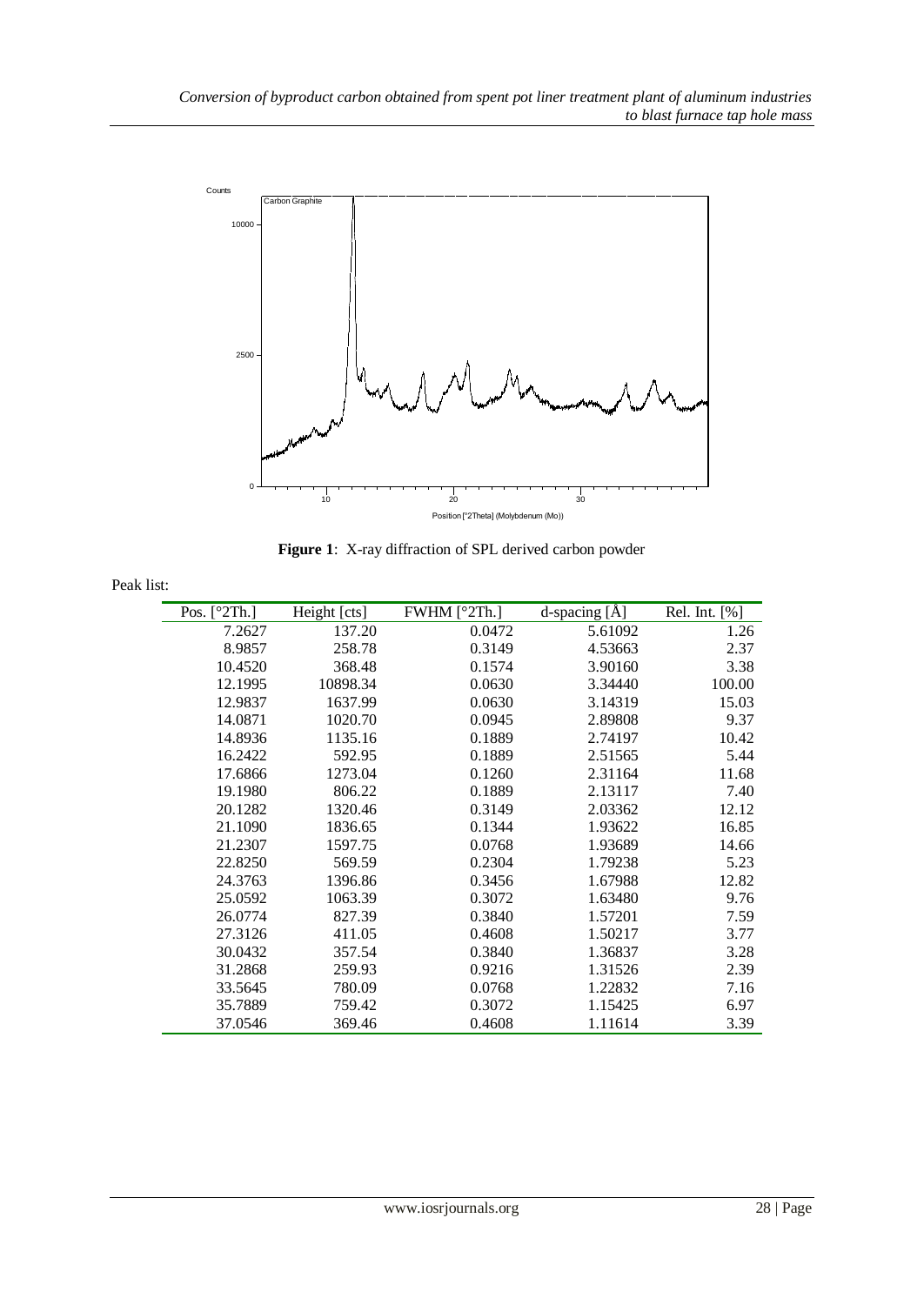*Conversion of byproduct carbon obtained from spent pot liner treatment plant of aluminum industries to blast furnace tap hole mass*



**Figure 2**: Scanning electron micrograph of SPL carbon powder.



**Figure 3**: Differential thermal analysis of SPL carbon powder (Reference: graphite)

| Ingredients                    | %     | Apparent | Bulk         | Permanent | Cold                |
|--------------------------------|-------|----------|--------------|-----------|---------------------|
|                                |       | porosity | density      | linear    | crushing            |
|                                |       |          |              | shrinkage | strength            |
| Alumina                        | 28.35 |          |              |           |                     |
| Silica                         | 4.51  |          |              |           |                     |
| Silicon carbide                | 13.5  |          |              |           |                     |
| Titania                        | 1.38  |          |              |           |                     |
| Fe <sub>2</sub> O <sub>3</sub> | 1.42  |          |              |           |                     |
| Carbon from SPL                | 23.86 | 27.65%   | $1.38$ gm/cc | 2.39%     | $161\text{kg/cm}^2$ |
| Liquid resin                   | 16    |          |              |           |                     |
| LOI (Solids)                   | 1.24  |          |              |           |                     |
| Moisture                       | 0.52  |          |              |           |                     |
| Solid resin                    | Nil   |          |              |           |                     |

| <b>Table 4 :</b> Properties of cured tap hole clay (Composition -1) |  |  |
|---------------------------------------------------------------------|--|--|
|---------------------------------------------------------------------|--|--|